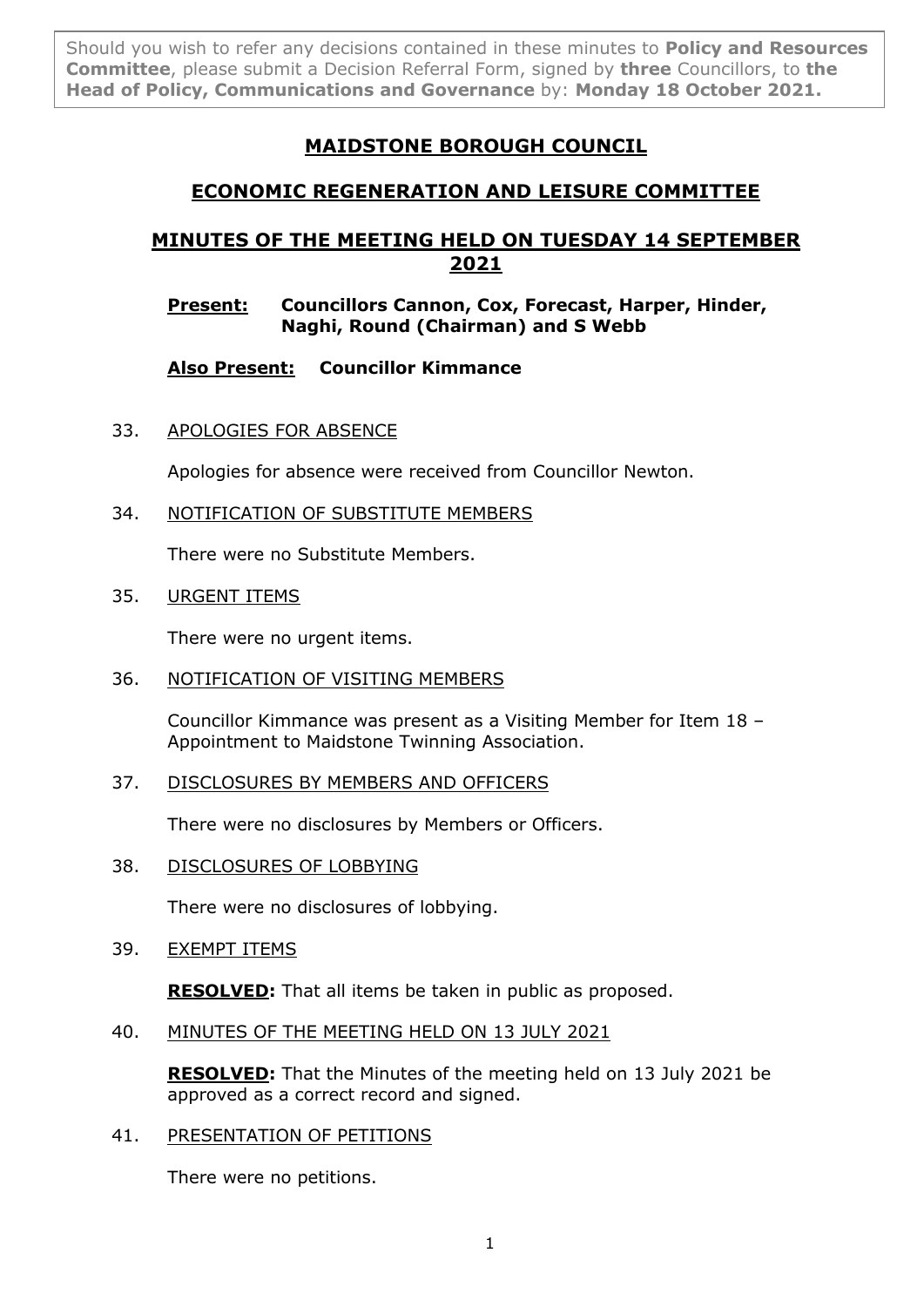### 42. QUESTION AND ANSWER SESSION FOR MEMBERS OF THE PUBLIC

There were no questions from members of the public.

#### 43. QUESTIONS FROM MEMBERS TO THE CHAIRMAN

There were no questions from Members to the Chairman.

#### 44. COMMITTEE WORK PROGRAMME

The Head of Regeneration and Economic Development commented that the report on Capital Expenditure Proposals for Maidstone Museum would require a decision.

It was requested that clarity be provided at the next meeting of the Committee on whether the Pump Track Development report would be presented at any other Committees.

**RESOLVED:** That the Committee Work Programme be noted.

### 45. REPORTS OF OUTSIDE BODIES

There were no reports of Outside Bodies.

#### 46. ECONOMIC DEVELOPMENT STRATEGY CONSULTATION REVIEW

The Regeneration and Economic Development Manager introduced the report and confirmed that the comments previously raised by the Committee had been incorporated into the draft strategy. The majority of the changes proposed were minor due to previous engagement of stakeholders, however it was noted that the wording of Priority 5, Destination Maidstone Town Centre, had been changed to refer to '*a welcoming economy'* rather than *'a thriving day and night time economy'*.

Lucie Bailey, Economics Director at Lichfields, presented a summary of the work carried out to finalise the Economic Development Strategy (EDS). The consultation responses were largely positive, with eight organisations and individuals providing comments. The three key changes highlighted were the change in emphasis across the strategic priorities in response to feedback; the addition of specific references and examples; and the addition of specific actions to the action plan accompanying the EDS.

In response to comments, the Head of Regeneration and Economic Development confirmed that the Committee currently received regular reports on Key Performance Indicators (KPIs) such as employment rates, but that the further KPIs referred to within the report would be more specific to the local area and utilise more current data.

**RESOLVED:** That the Economic Development Strategy and action plan be approved for full adoption, and that an initial review be presented to the Committee six months after adoption, with annual reviews thereafter.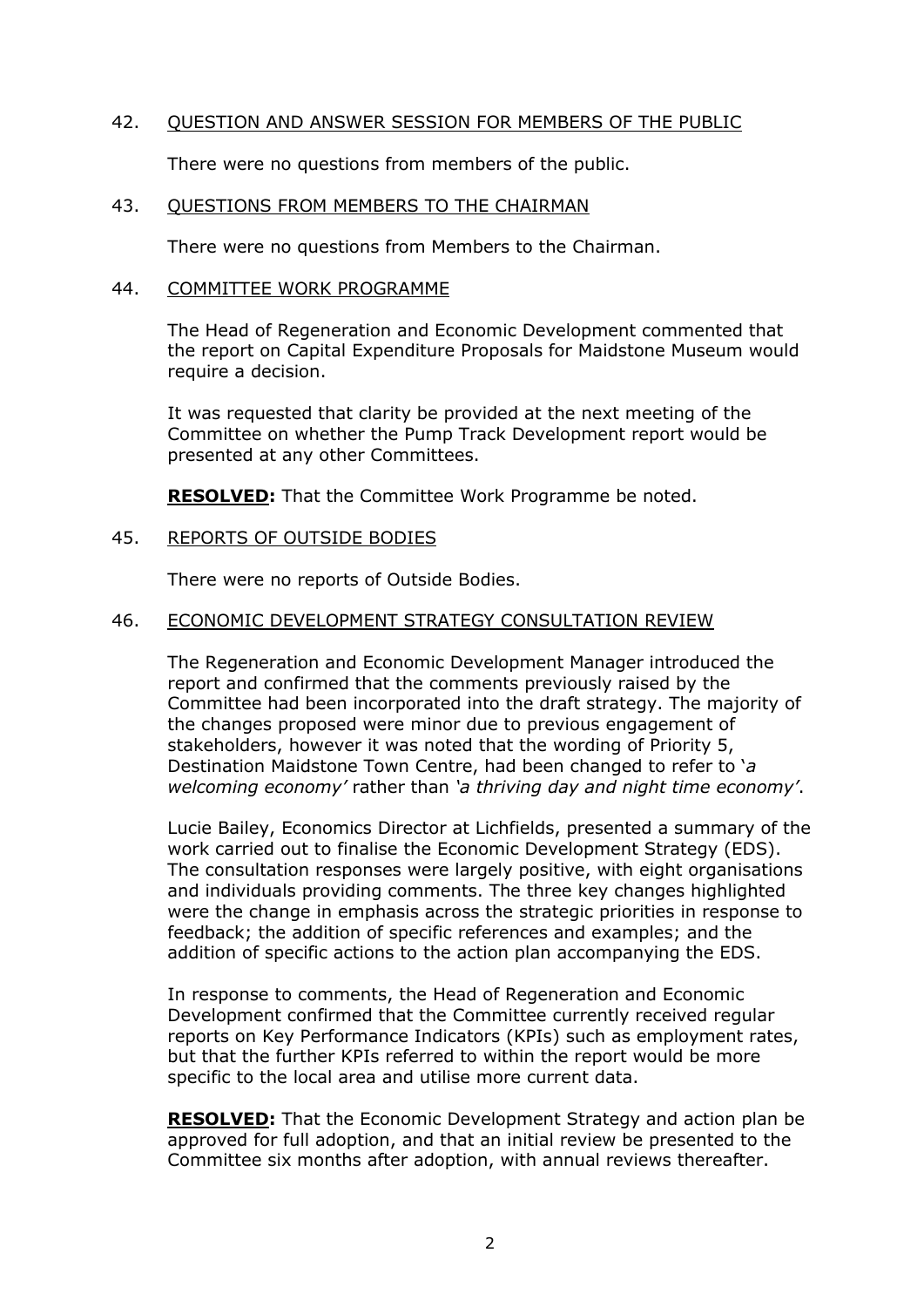### 47. RECOVERY AND RENEWAL ACTIONS

The Head of Policy, Communications and Governance introduced the report which had been developed following the release of a significant amount of government funding for recovery and renewal. The actions outlined in the report fell within the remit of the Committee, and an amended agenda had been published to include an additional appendix.

Jodie Stevens, representing MidKent College, presented the proposal of a skills and community hub to be piloted for six months, using an empty unit in The Mall and enabled by the prospective grant. Care would be taken to complement existing services from partners rather than creating competition. As this would be a new service, there would not be any historical data to aid analysis. However, a target had been set to support five adults per week on short courses, and to engage 25% of the local young people currently not in employment, education or training (NEETs) within the first three months of the pilot, supporting them into education, employment or apprenticeships. It was acknowledged that some outcomes may take longer than six months to present, however the aim would be to track the progress of those supported through the hub over a longer period.

The Head of Regeneration and Economic Development added that communication from Kent County Council (KCC) had been received, confirming that they would be supportive of the initiative. It would not duplicate work undertaken currently by KCC, and data showed that there had been a significant reduction in provision for NEETs and young people.

In response to questions, Ms Stevens agreed to ensure the wording of the proposal clearly set out that it would be open to adults as well as young people. Marketing via social media and around the town centre was proposed to attract young people to the hub, and work would continue with existing partners to cross-refer into relevant services.

The Head of Policy, Communications and Governance confirmed that data could be reported to the Committee to measure the outcomes of the pilot.

In response to suggestions that the pilot scheme be extended if successful, the Head of Regeneration and Economic Development advised the Committee to consider the budget allocation at the proposal stage, as the funding may be fully allocated by the time the pilot was reviewed.

In response to questions, the Head of Regeneration and Economic Development agreed that there was often a short turnaround time between funding being released and the deadline for bids to be submitted. Technical support would enable bids to be prepared, including design and planning permission, so that when funding become available the bid would be ready for submission within the timeframe.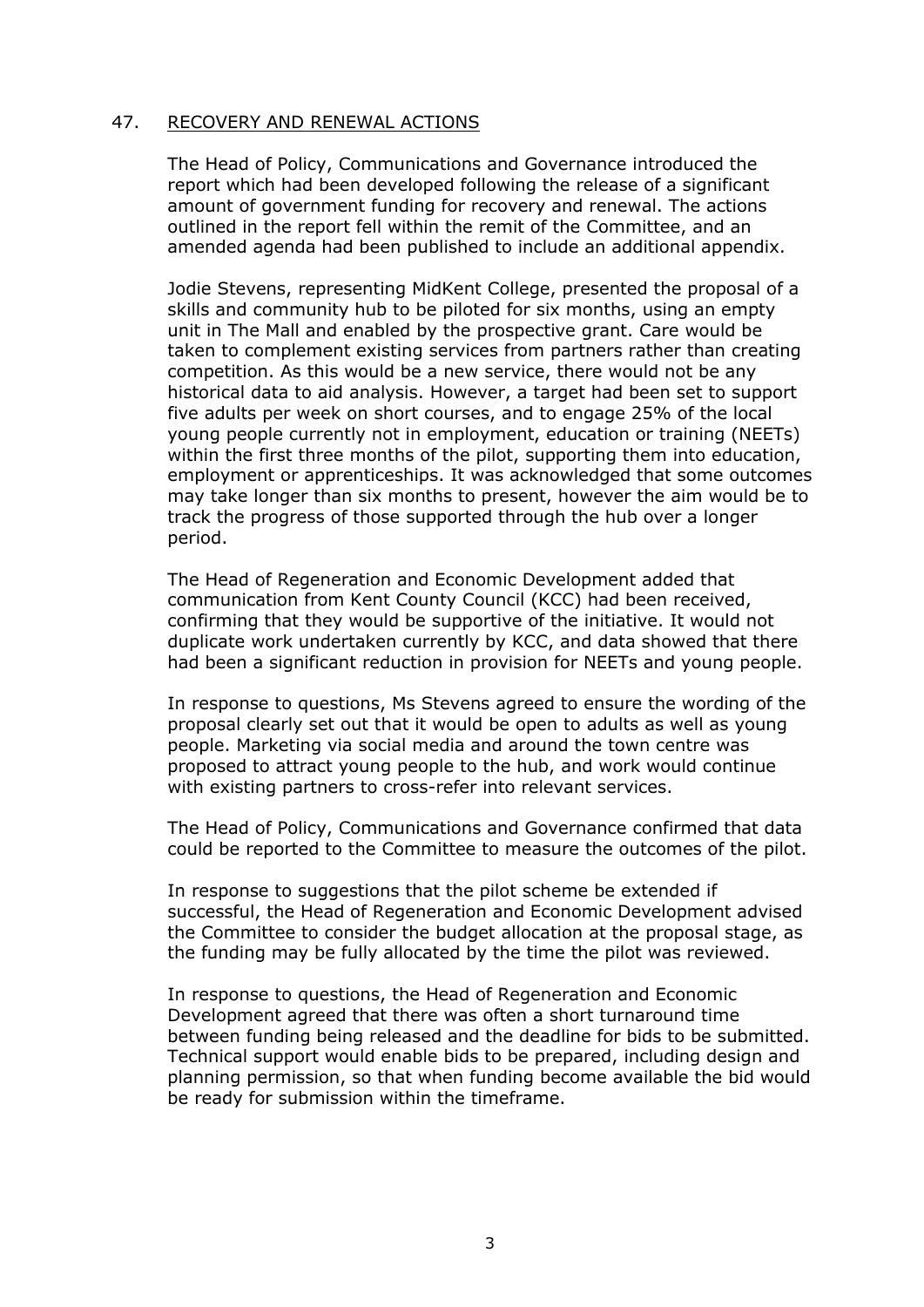## **RESOLVED:** That the Committee

- 1. support the Community and Skills Hub proposal from MidKent College, and recommend to Policy and Resources Committee that £60,000 be allocated to the project subject to a review taking place at four months;
- 2. endorse the support of the Visitor Economy including retail, hospitality and leisure sectors following the impacts of the pandemic to assist with the return of business as usual;
- 3. endorse the action to invest in industrial and warehouse premises to help de-risk new employment sites coming forward as this will support the Economic Development Strategy Priority 1 - Open for Business;
- 4. endorse the capacity to develop projects and bids for bidding through technical support for the levelling up fund; and
- 5. support the initial concept of the Maidstone Riverside Light Walk to improve links between Archbishops Palace, Lockmeadow and the Town Centre, and recommend to the Policy & Resources Committee that this concept be developed and brought back to this Committee at their meeting on 14 December 2021.

#### 48. SPEND OF FURTHER ALLOCATION OF ADDITIONAL RESTRICTIONS GRANT

The Head of Regeneration and Economic Development explained that, due to the short turnaround time of the multiple business support grants available during the pandemic, it was not feasible at that point to reflect on the administration process. However, the newly-released discretionary grant would be running for a longer period and therefore allowed time for a policy to be created and approved.

The Economic Development Officer introduced the report, which proposed the addition of four fixed-term Burden Support Coordinators to be funded through the new burdens fund, who could then reach out to businesses and signpost to relevant schemes. Businesses would be individually assessed so that appropriate support could be identified, and data would be collated and monitored so that regular reviews could be undertaken. A target was proposed of 50% of the spend to be achieved by the end of November 2021, when a review would take place with an opportunity to adapt the process if necessary. A second review would take place in January 2022.

**RESOLVED:** That the Additional Restrictions Grant Top Up Policy, at Appendix 1 to the report, be approved and a report brought back to the Committee in 6 months for review.